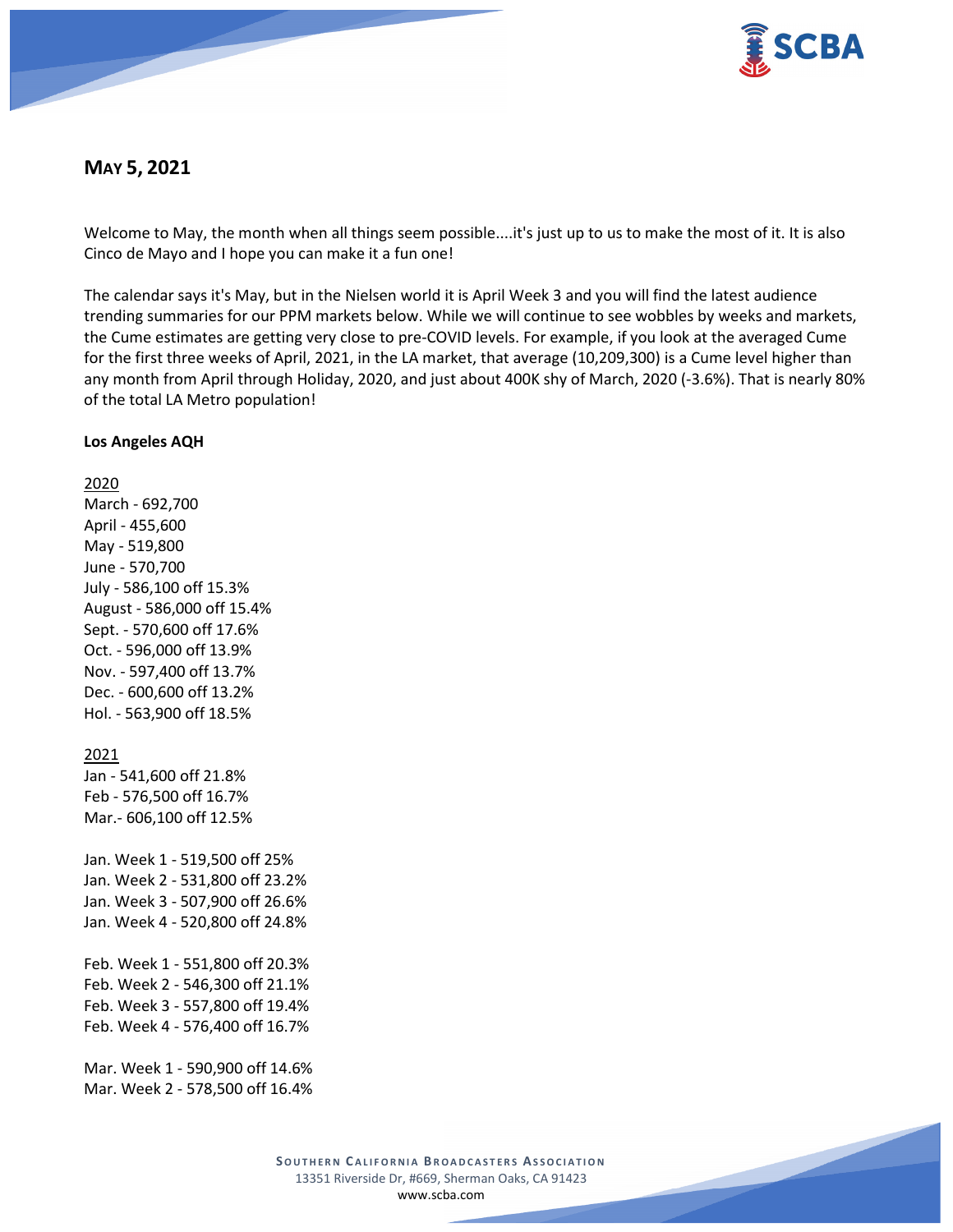

Mar. Week 3 - 615,500 off 11.1% Mar. Week 4 - 639,600 off 7.7%

Apr. Week 1 - 635,600 off 8.2% Apr. Week 2 - 612,400 off 11.5% Apr. Week 3 - 620,100 off 10.5%

#### **Los Angeles Cume**

2020

March - 10,611,300 April - 9,080,100 May - 9,572,200 June - 9,941,100 July - 10,089,600 off 4.9% August - 10,029,800 off 5.4% Sept. - 9,999,500 off 5.7% Oct. - 10,055,100 off 5.2% Nov. - 10,133,900 off 4.4% Dec. - 9,955,600 off 6.1% Hol. - 9,936,300 off 6.3%

### 2021

Jan. - 9,587,700 off 9.6% Feb. - 9,717,300 off 8.4% Mar. - 9,817,600 off 7.5%

Jan. Week 1 - 9,541,700 off 10% Jan. Week 2 - 9,560,000 off 9.9% Jan. Week 3 - 9,558,400 off 9.9% Jan. Week 4- 9,690,700 off 8.6%

Feb. Week 1 - 9,660,500 off 8.9% Feb. Week 2 - 9,776,500 off 7.8% Feb. Week 3 - 9,603,500 off 9.4% Feb. Week 4 - 9,828,900 off 7.3%

Mar. Week 1 - 9,647,900 off 9% Mar. Week 2 - 9,582,400 off 9.6% Mar. Week 3 - 9,965,900 off 6% Mar. Week 4 - 10,074,100 off 5.1%

Apr. Week 1 - 10,328,400 off 2.7% Apr. Week 2 - 10,069,400 off 5.1% Apr. Week 3 - 10,230,100 off 3.6%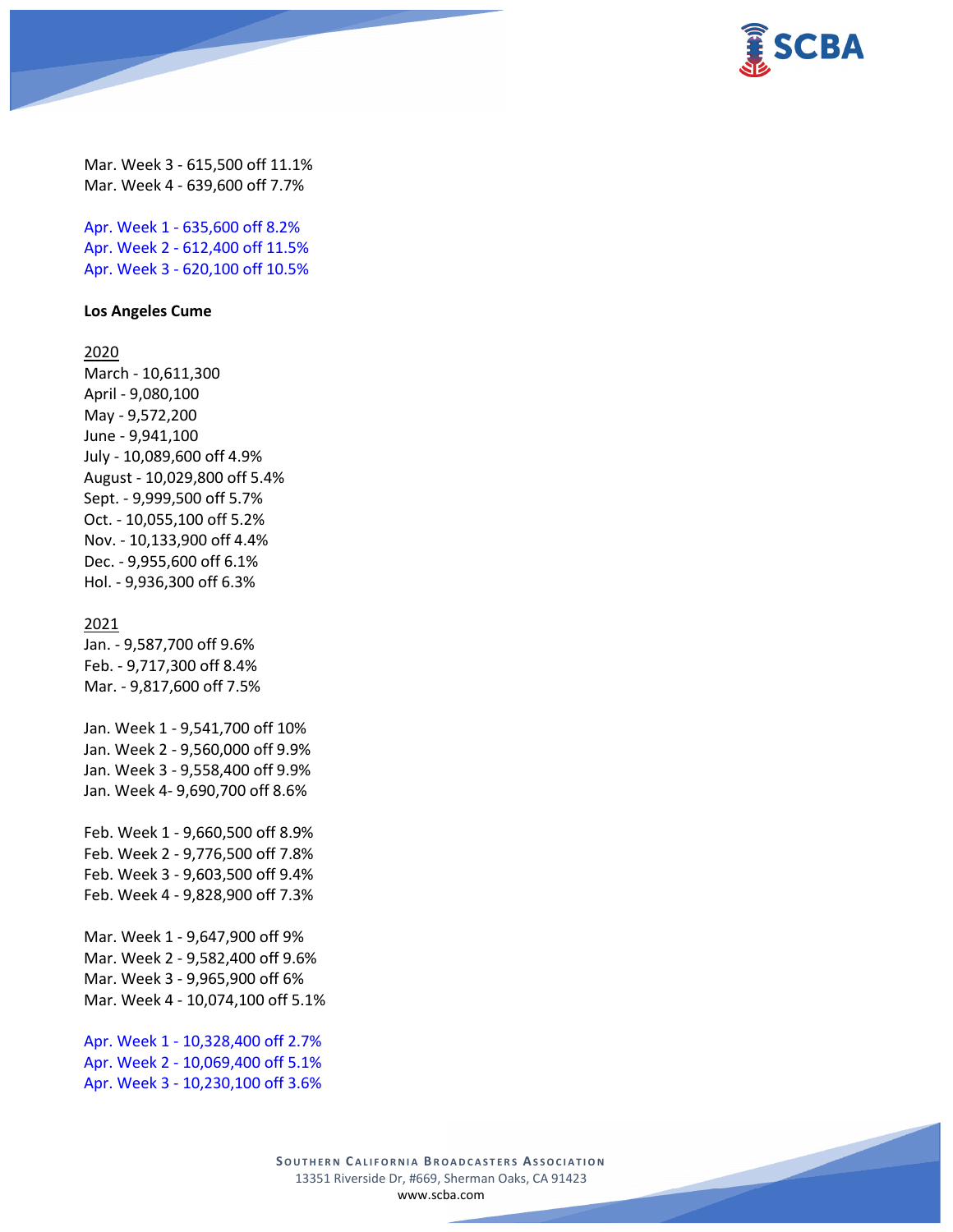

### **Riverside/San Bernardino AQH**

2020

March - 128,900 April - 96,200 May - 105,000 June - 115,100 July - 108,600 off 15.7% August - 109,400 off 15.1% Sept. - 102,100 off 20.7% Oct. - 106,000 off 17.7% Nov. - 105,600 off 18% Dec.- 108,200 off 16% Hol. - 95,600 off 25.8%

#### 2021

Jan. - 91,500 off 29% Feb. -101,800 off 21% Mar. - 105,800 off 17.9%

Jan. Week 1 - 88,900 off 31% Jan. Week 2 - 86,400 off 32.9% Jan. Week 3 - 85,800 off 33.4% Jan. Week 4 - 95,100 off 26.2%

Feb. Week 1 - 97,700 off 24.2% Feb. Week 2 - 98,000 off 23.9% Feb. Week 3 - 98,200 off 23.8% Feb. Week 4 - 101,900 off 20%

Mar. Week 1 - 101,600 off 21.1% Mar. Week 2 - 105,500 off 18% Mar. Week 3 - 110,400 off 14.4% Mar. Week 4 - 105,900 off 17.8%

Apr. Week 1 - 111,400 off 13.6% Apr. Week 2 - 108,300 off 15.9% Apr. Week 3 - 113,200 off 12.2%

### **Riverside/San Bernardino Cume**

2020 March - 2,012,400 April - 1,727,400 May - 1,846,500 June - 1,924,800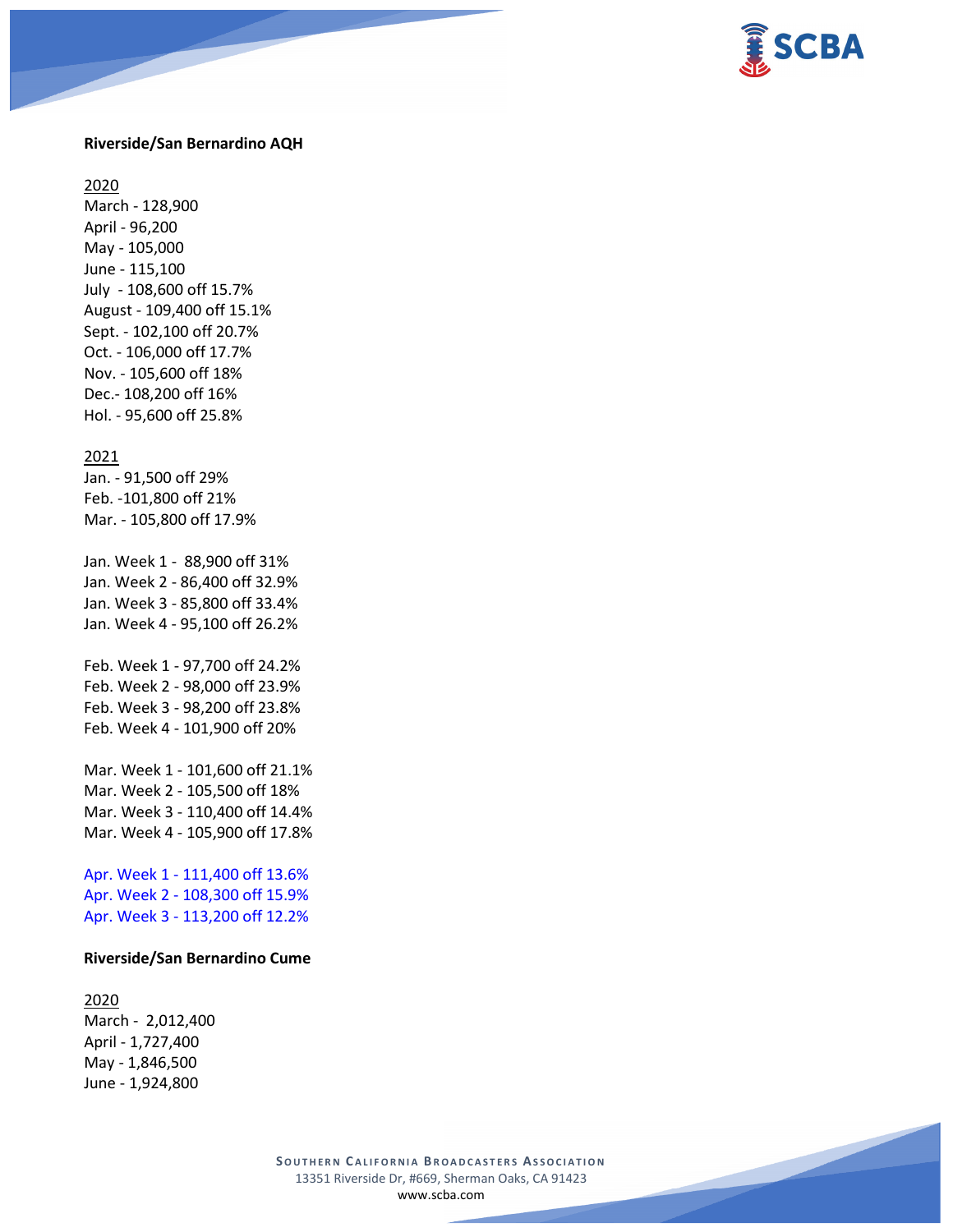

July - 1,968,100 off 2.2% August - 1,948,500 off 3.1% Sept. - 1,909,800 off 5% Oct. - 1,891,200 off 6% Nov. - 1,901,700 off 5.5% Dec. - 1,920,900 off 4.5% Hol. - 1,866,700 off 7.2%

#### 2021

Jan. - 1,824,500 off 9.3% Feb. - 1,941,100 off 3.5% Mar. - 1,919,700 off 4.6%

Jan. Week 1 - 1,831,600 off 8.9% Jan. Week 2 - 1,792,800 off 10.9% Jan. Week 3 - 1,790,600 off 11% Jan. Week 4 - 1,882,900 off 6.4%

Feb. Week 1 - 1,921,500 off 4.5% Feb. Week 2 - 1,930,300 off 4% Feb. Week 3 - 1,945,000 off 3.3% Feb. Week 4 - 1,967,800 off 2.2%

Mar. Week 1 - 1,903,700 off 5.4% Mar. Week 2 - 1,876,800 off 6.7% Mar. Week 3 - 1,930,600 off 4.1% Mar. Week 4 - 1,967,600 off 2.2%

Apr. Week 1 - 1,935,000 off 3.8% Apr. Week 2 - 1,919,100 off 4.6% Apr. Week 3 - 1,960,000 off 2.6%

### **San Diego AQH**

2020 March - 142,700 April - 98,000 May - 109,400 June - 120,100 July - 126,000 August - 128,500 (off 10%) Sept. - 125,000 (off 12.4%) Oct. - 126,800 (off 11.1%) Nov. - 129,300 (off 9.4%) Dec. - 124,500 (off 12.8%) Hol. - 119,700 (off 16.11%)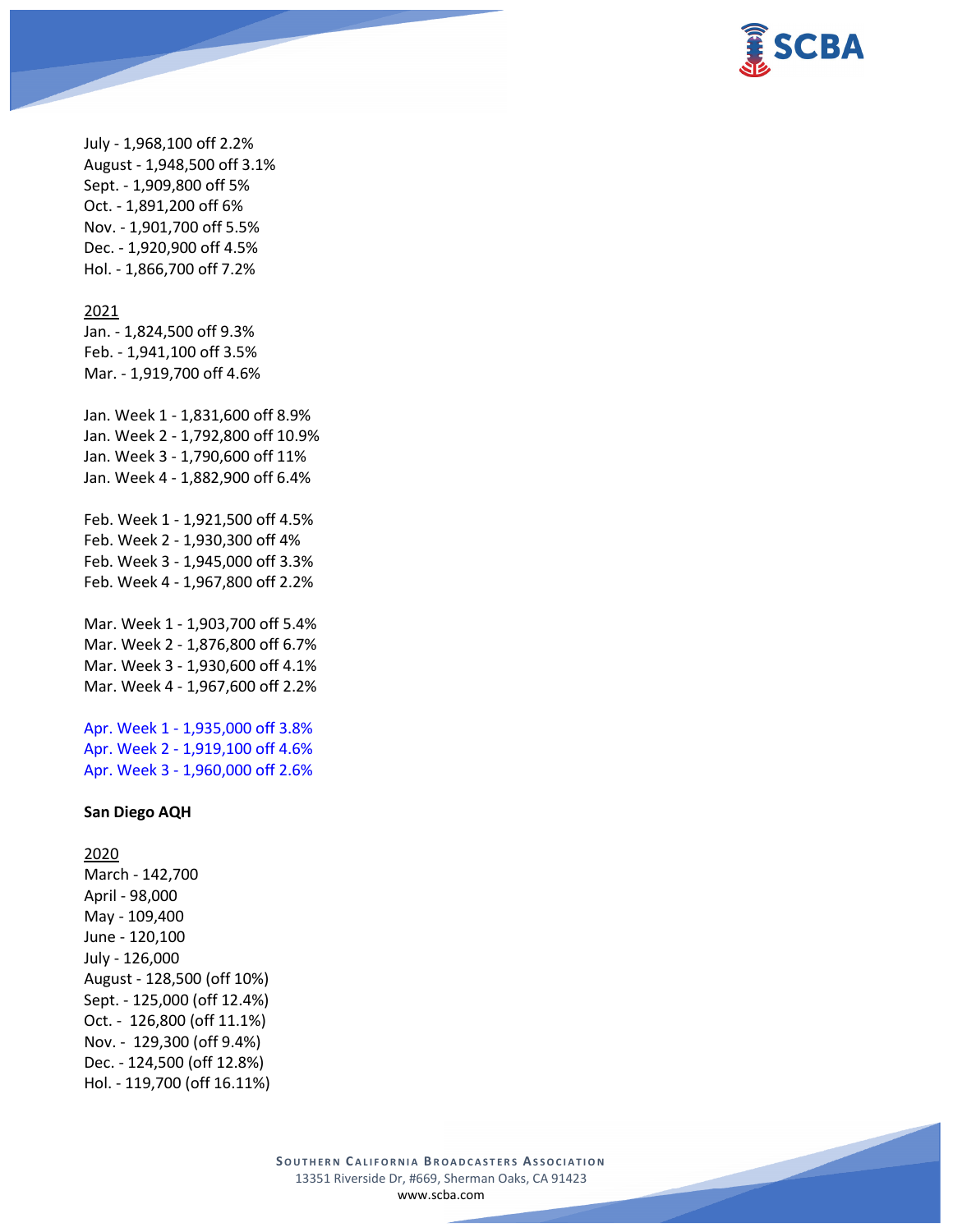

# 2021 Jan. - 114,200 (off 19.97%) Feb. - 117,700 (off 17.5%) Mar. - 119,900 (off 16.0%)

Jan. Week 1 - 112,300 off 21.3% Jan. Week 2 - 111,500 off 21.9% Jan. Week 3 - 105,200 off 26.3% Jan. Week 4 - 112,100 off 21.4%

Feb. Week 1 - 114,800 off 19.6% Feb. Week 2 - 111,800 off 21.7% Feb. Week 3 - 113,100 off 20.7% Feb. Week 4 - 113,900 off 20.2%

Mar. Week 1 - 117,000 off 18.0% Mar. Week 2 - 119,000 off 16.6% Mar. Week 3 - 118,700 off 16.8% Mar. Week 4 - 124,700 off 12.6%

Apr. Week 1 - 122,500 off 14.2% Apr. Week 2 - 124,000 off 13.1% Apr. Week 3 - 119,800 off 16.0%

### **San Diego Cume**

2020

March - 2,549,000 April - 2,133,900 May - 2,303,400 June - 2,408,600 July - 2,438,900 August - 2,418,400 (off 5.1% from March) Sept. - 2,382,700 (off 6.5%) Oct. - 2,398,000 (off 5.9%) Nov. - 2,361,900 (off 7.3%) Dec. - 2,388,500 (off 6.3%) Hol. - 2,344,600 (off 8.0%)

## 2021

Jan. - 2,287,800 (off 10.2%) Feb. - 2,302,200 (off 9.7%) Mar. - 2,314,400 (off 9.2%)

Jan. Week 1 - 2,377,200 (off 6.7%) Jan. Week 2 - 2,296,200 (off 9.9%)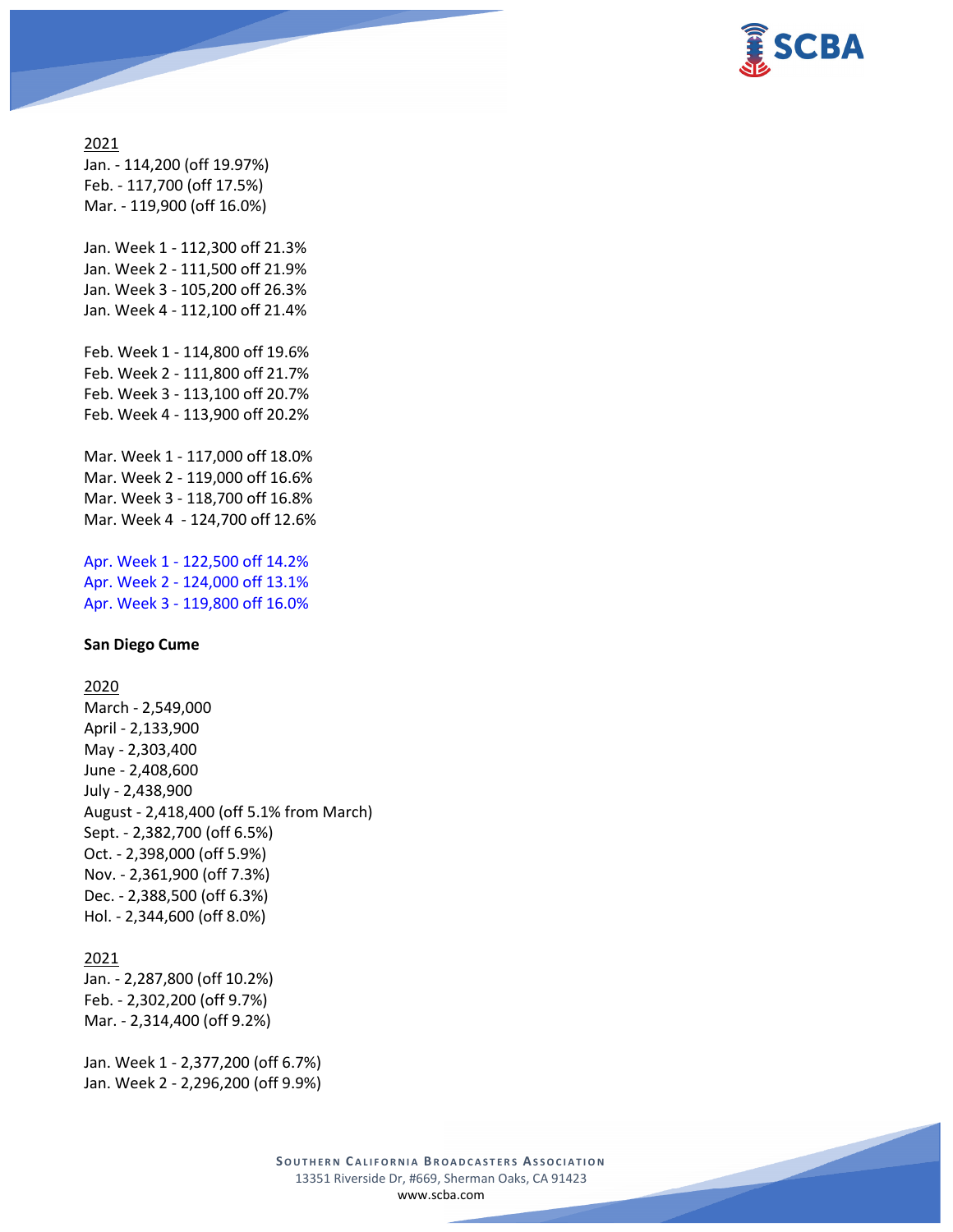

Jan. Week 3 - 2,163,800 (off 15.1%) Jan. Week 4 - 2,313,900 (off 9.2%)

Feb. Week 1 - 2,242,900 (off 12.0%) Feb. Week 2 - 2,342,600 (off 8.1%) Feb. Week 3 - 2,324,000 (off 8.8%) Feb. Week 4 - 2,299,500 (off 9.8%)

Mar. Week 1 - 2,305,100 (off 9.6%) Mar. Week 2 - 2,314,400 (off 9.2%) Mar. Week 3 - 2,321,300 (off 8.9%) Mar. Week 4 - 2,316,700 (off 9.1%)

Apr. Week 1 - 2,275,600 (off 10.7%) Apr. Week 2 - 2,354,300 (off 7.6%) Apr. Week 3 - 2,265,200 (off 11.1%)

Now here are your lists of curated food-for-thought to chew on while you sip your favorite tequila tonight:

## **RESOURCES AND ARTICLES OF INTEREST TO SALES AND ADVERTISERS:**

### **Close This Performance Gap, Get More Appointments**

The Center For Sales Strategy May 5, 2021 [https://blog.thecenterforsalesstrategy.com/close-this-performance-gap-get-more](https://blog.thecenterforsalesstrategy.com/close-this-performance-gap-get-more-appointments?utm_campaign=subscriber&utm_medium=email&_hsmi=125326593&_hsenc=p2ANqtz-__xGKxjSXJd04hucCLsoKXkcRhE2A48oJu3prpykTWgTgIXMxZs5ZM6kIWmt7EGUqA3bF1cNX8hqBBXw7MFfi1Ea_wew&utm_content=125326593&utm_source=hs_email)[appointments?utm\\_campaign=subscriber&utm\\_medium=email&\\_hsmi=125326593&\\_hsenc=p2ANqtz-](https://blog.thecenterforsalesstrategy.com/close-this-performance-gap-get-more-appointments?utm_campaign=subscriber&utm_medium=email&_hsmi=125326593&_hsenc=p2ANqtz-__xGKxjSXJd04hucCLsoKXkcRhE2A48oJu3prpykTWgTgIXMxZs5ZM6kIWmt7EGUqA3bF1cNX8hqBBXw7MFfi1Ea_wew&utm_content=125326593&utm_source=hs_email) [\\_\\_xGKxjSXJd04hucCLsoKXkcRhE2A48oJu3prpykTWgTgIXMxZs5ZM6kIWmt7EGUqA3bF1cNX8hqBBXw7MFfi1Ea\\_](https://blog.thecenterforsalesstrategy.com/close-this-performance-gap-get-more-appointments?utm_campaign=subscriber&utm_medium=email&_hsmi=125326593&_hsenc=p2ANqtz-__xGKxjSXJd04hucCLsoKXkcRhE2A48oJu3prpykTWgTgIXMxZs5ZM6kIWmt7EGUqA3bF1cNX8hqBBXw7MFfi1Ea_wew&utm_content=125326593&utm_source=hs_email) [wew&utm\\_content=125326593&utm\\_source=hs\\_email](https://blog.thecenterforsalesstrategy.com/close-this-performance-gap-get-more-appointments?utm_campaign=subscriber&utm_medium=email&_hsmi=125326593&_hsenc=p2ANqtz-__xGKxjSXJd04hucCLsoKXkcRhE2A48oJu3prpykTWgTgIXMxZs5ZM6kIWmt7EGUqA3bF1cNX8hqBBXw7MFfi1Ea_wew&utm_content=125326593&utm_source=hs_email)

### **Exclusive: The Inside Story on Radio's Hottest Ad Category.**

Inside Radio (Standard Media Index) May 4, 2021 [http://www.insideradio.com/free/exclusive-the-inside-story-on-radio-s-hottest-ad-category/article\\_cf96af40](http://www.insideradio.com/free/exclusive-the-inside-story-on-radio-s-hottest-ad-category/article_cf96af40-aca6-11eb-a01c-4f586b77114d.html) [aca6-11eb-a01c-4f586b77114d.html](http://www.insideradio.com/free/exclusive-the-inside-story-on-radio-s-hottest-ad-category/article_cf96af40-aca6-11eb-a01c-4f586b77114d.html)

### **Sales Managers: Start Focusing More on Top of the Funnel Prospects**

The Center For Sales Strategy May 4, 2021 [https://blog.thecenterforsalesstrategy.com/why-sales-managers-should-focus-on-top-of-the-funnel](https://blog.thecenterforsalesstrategy.com/why-sales-managers-should-focus-on-top-of-the-funnel-prospects?utm_campaign=subscriber&utm_medium=email&_hsmi=125105402&_hsenc=p2ANqtz-_zM8YPoNGFocHTPsOgBWjn3SBJGB5kiLrQEyEEFNFmH_e30CXrJY88kQbHPBuvCcNNy1XlcAhuV1QFeaWpjteHkLBQHw&utm_content=125105402&utm_source=hs_email)[prospects?utm\\_campaign=subscriber&utm\\_medium=email&\\_hsmi=125105402&\\_hsenc=p2ANqtz](https://blog.thecenterforsalesstrategy.com/why-sales-managers-should-focus-on-top-of-the-funnel-prospects?utm_campaign=subscriber&utm_medium=email&_hsmi=125105402&_hsenc=p2ANqtz-_zM8YPoNGFocHTPsOgBWjn3SBJGB5kiLrQEyEEFNFmH_e30CXrJY88kQbHPBuvCcNNy1XlcAhuV1QFeaWpjteHkLBQHw&utm_content=125105402&utm_source=hs_email) zM8YPoNGFocHTPsOgBWjn3SBJGB5kiLrQEyEEFNFmH\_e30CXrJY88kQbHPBuvCcNNy1XlcAhuV1QFeaWpjteHkLB [QHw&utm\\_content=125105402&utm\\_source=hs\\_email](https://blog.thecenterforsalesstrategy.com/why-sales-managers-should-focus-on-top-of-the-funnel-prospects?utm_campaign=subscriber&utm_medium=email&_hsmi=125105402&_hsenc=p2ANqtz-_zM8YPoNGFocHTPsOgBWjn3SBJGB5kiLrQEyEEFNFmH_e30CXrJY88kQbHPBuvCcNNy1XlcAhuV1QFeaWpjteHkLBQHw&utm_content=125105402&utm_source=hs_email)

### **Why Sales Coaching Matters, Plus 3 Ways to Get Started**

The Center for Sales Strategy May 3, 2021 [https://blog.thecenterforsalesstrategy.com/why-sales-coaching-matters-plus-3-ways-to-get](https://blog.thecenterforsalesstrategy.com/why-sales-coaching-matters-plus-3-ways-to-get-started?utm_campaign=subscriber&utm_medium=email&_hsmi=124885904&_hsenc=p2ANqtz-9x8RoxOguFz2o-fgLHShO8VaJpnF0KG7yV2AhI8S-LDEr5su6EY36PcGmD-zl4UvFqDG7iE88uXWdvc3i_f_4hwPXhBQ&utm_content=124885904&utm_source=hs_email)[started?utm\\_campaign=subscriber&utm\\_medium=email&\\_hsmi=124885904&\\_hsenc=p2ANqtz-](https://blog.thecenterforsalesstrategy.com/why-sales-coaching-matters-plus-3-ways-to-get-started?utm_campaign=subscriber&utm_medium=email&_hsmi=124885904&_hsenc=p2ANqtz-9x8RoxOguFz2o-fgLHShO8VaJpnF0KG7yV2AhI8S-LDEr5su6EY36PcGmD-zl4UvFqDG7iE88uXWdvc3i_f_4hwPXhBQ&utm_content=124885904&utm_source=hs_email)[9x8RoxOguFz2o-fgLHShO8VaJpnF0KG7yV2AhI8S-LDEr5su6EY36PcGmD](https://blog.thecenterforsalesstrategy.com/why-sales-coaching-matters-plus-3-ways-to-get-started?utm_campaign=subscriber&utm_medium=email&_hsmi=124885904&_hsenc=p2ANqtz-9x8RoxOguFz2o-fgLHShO8VaJpnF0KG7yV2AhI8S-LDEr5su6EY36PcGmD-zl4UvFqDG7iE88uXWdvc3i_f_4hwPXhBQ&utm_content=124885904&utm_source=hs_email)zl4UvFqDG7iE88uXWdvc3i f\_4hwPXhBQ&utm\_content=124885904&utm\_source=hs\_email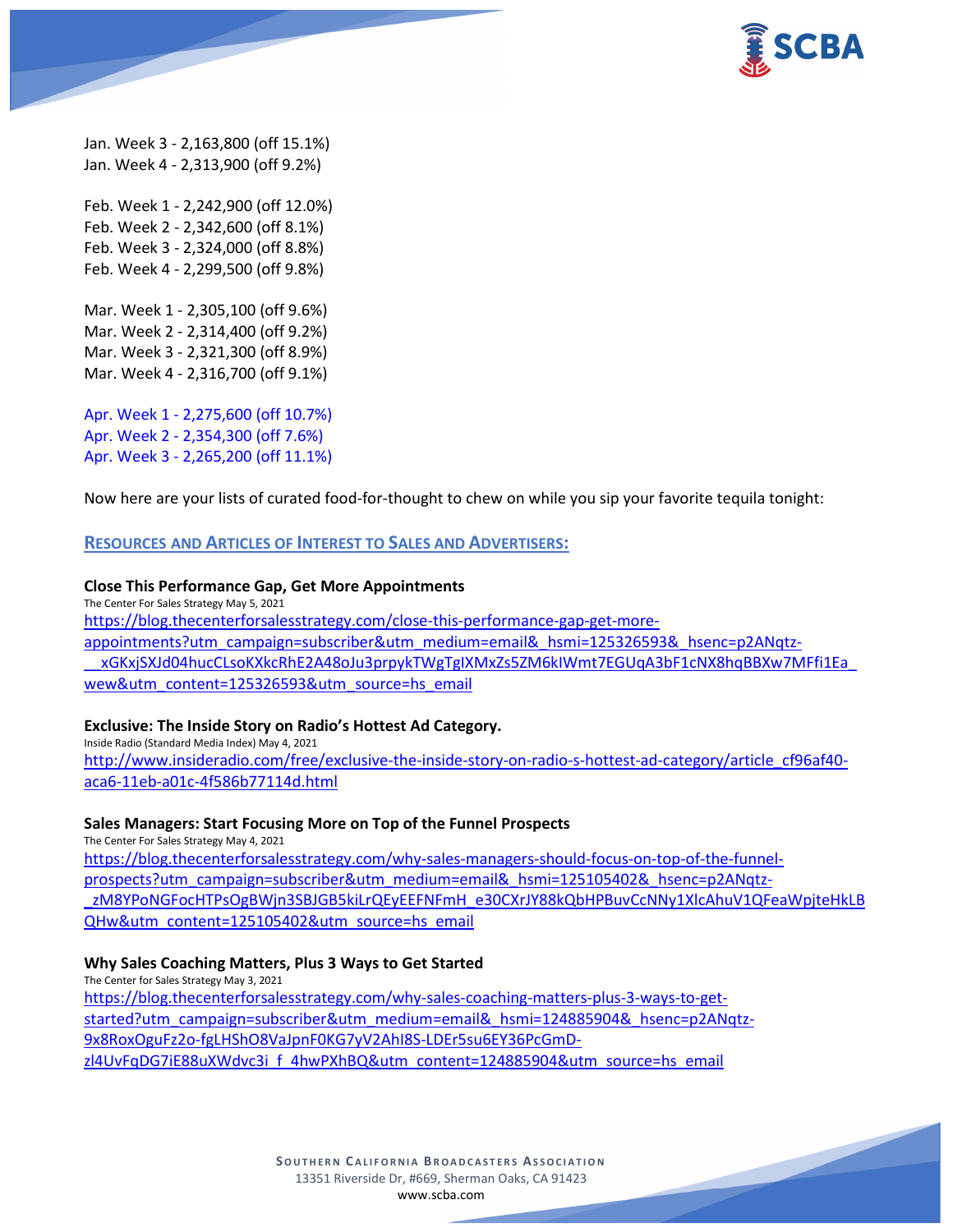

## **Ad Spending Jumps as Google, Facebook and Other Digital Players Ride Economic Rebound Marketers are expected to spend 15% more on advertising this year than last year** WSJ April 30, 2021

<https://www.wsj.com/articles/ad-spending-jumps-as-companies-ride-economic-rebound-11619784459>

## **U.S. consumer confidence jumps to 14-month high**

Chain Store Age April 29, 2021 [https://chainstoreage.com/us-consumer-confidence-jumps-14-month](https://chainstoreage.com/us-consumer-confidence-jumps-14-month-high?oly_enc_id=8319H4585489H7M&utm_source=omeda&utm_medium=email&utm_campaign=NL_CSA+Day+Breaker&utm_keyword=)[high?oly\\_enc\\_id=8319H4585489H7M&utm\\_source=omeda&utm\\_medium=email&utm\\_campaign=NL\\_CSA+Day](https://chainstoreage.com/us-consumer-confidence-jumps-14-month-high?oly_enc_id=8319H4585489H7M&utm_source=omeda&utm_medium=email&utm_campaign=NL_CSA+Day+Breaker&utm_keyword=) [+Breaker&utm\\_keyword=](https://chainstoreage.com/us-consumer-confidence-jumps-14-month-high?oly_enc_id=8319H4585489H7M&utm_source=omeda&utm_medium=email&utm_campaign=NL_CSA+Day+Breaker&utm_keyword=)

## **4 Tips to Get Results from Your Cold Emails**

SalesFuel May 1, 2021 <https://salesfuel.com/4-tips-to-get-results-from-your-cold-emails/>

## **Which Sales Methodology is Right for You?**

SalesFuel May 1, 2021 <https://salesfuel.com/which-sales-methodology-is-right-for-you/>

## **Inbound Leads: How Should They Be Handled?**

SalesFuel May 1, 2021 <https://salesfuel.com/inbound-leads-how-should-they-be-handled/>

### **Why Apple has chips for iPhones while automakers struggle with shortages**

### **Semiconductor supply disruption shows the risks of 'just-in-time' production lines** Automotive News April 30, 2021

[https://www.autonews.com/suppliers/why-apple-has-chips-iphones-while-automakers-struggle](https://www.autonews.com/suppliers/why-apple-has-chips-iphones-while-automakers-struggle-shortages?utm_source=daily&utm_medium=email&utm_campaign=20210430&utm_content=article12-headline)[shortages?utm\\_source=daily&utm\\_medium=email&utm\\_campaign=20210430&utm\\_content=article12](https://www.autonews.com/suppliers/why-apple-has-chips-iphones-while-automakers-struggle-shortages?utm_source=daily&utm_medium=email&utm_campaign=20210430&utm_content=article12-headline) [headline](https://www.autonews.com/suppliers/why-apple-has-chips-iphones-while-automakers-struggle-shortages?utm_source=daily&utm_medium=email&utm_campaign=20210430&utm_content=article12-headline)

### **Automotive Checkup: Car Sales Are Hot, Inventories Are Tight.**

Inside Radio April 30, 2021 [http://www.insideradio.com/free/automotive-checkup-car-sales-are-hot-inventories-are](http://www.insideradio.com/free/automotive-checkup-car-sales-are-hot-inventories-are-tight/article_15bde6a2-a985-11eb-92d7-9b612c4e0c13.html)[tight/article\\_15bde6a2-a985-11eb-92d7-9b612c4e0c13.html](http://www.insideradio.com/free/automotive-checkup-car-sales-are-hot-inventories-are-tight/article_15bde6a2-a985-11eb-92d7-9b612c4e0c13.html)

### **CRS360: How To Use Streaming Data To Your Advantage.**

Inside Radio April 30, 2021 [http://www.insideradio.com/free/crs360-how-to-use-streaming-data-to-your-advantage/article\\_d87d0376](http://www.insideradio.com/free/crs360-how-to-use-streaming-data-to-your-advantage/article_d87d0376-a985-11eb-80c0-0ffed0bfc0ba.html) [a985-11eb-80c0-0ffed0bfc0ba.html](http://www.insideradio.com/free/crs360-how-to-use-streaming-data-to-your-advantage/article_d87d0376-a985-11eb-80c0-0ffed0bfc0ba.html)

### **Reaching Auto-Buying Radio Listeners**

RAB Radio Matters Blog April 29, 2021 <http://www.radiomatters.org/index.php/2021/04/27/reaching-auto-buying-radio-listeners/>

#### **Radio Is Secure Medium to Reach Americans Who Want to Protect Their Home and Family.** Inside Radio (Media Audit) April 29, 2021

[http://www.insideradio.com/free/radio-is-secure-medium-to-reach-americans-who-want-to-protect-their](http://www.insideradio.com/free/radio-is-secure-medium-to-reach-americans-who-want-to-protect-their-home-and-family/article_3dae7fc6-a8b5-11eb-8111-7f7a2ff2f174.html)[home-and-family/article\\_3dae7fc6-a8b5-11eb-8111-7f7a2ff2f174.html](http://www.insideradio.com/free/radio-is-secure-medium-to-reach-americans-who-want-to-protect-their-home-and-family/article_3dae7fc6-a8b5-11eb-8111-7f7a2ff2f174.html)

> **SOUTHERN C ALIFORNIA B ROADCASTERS ASSOCIATION** 13351 Riverside Dr, #669, Sherman Oaks, CA 91423 [www.scba.com](http://www.scba.com/)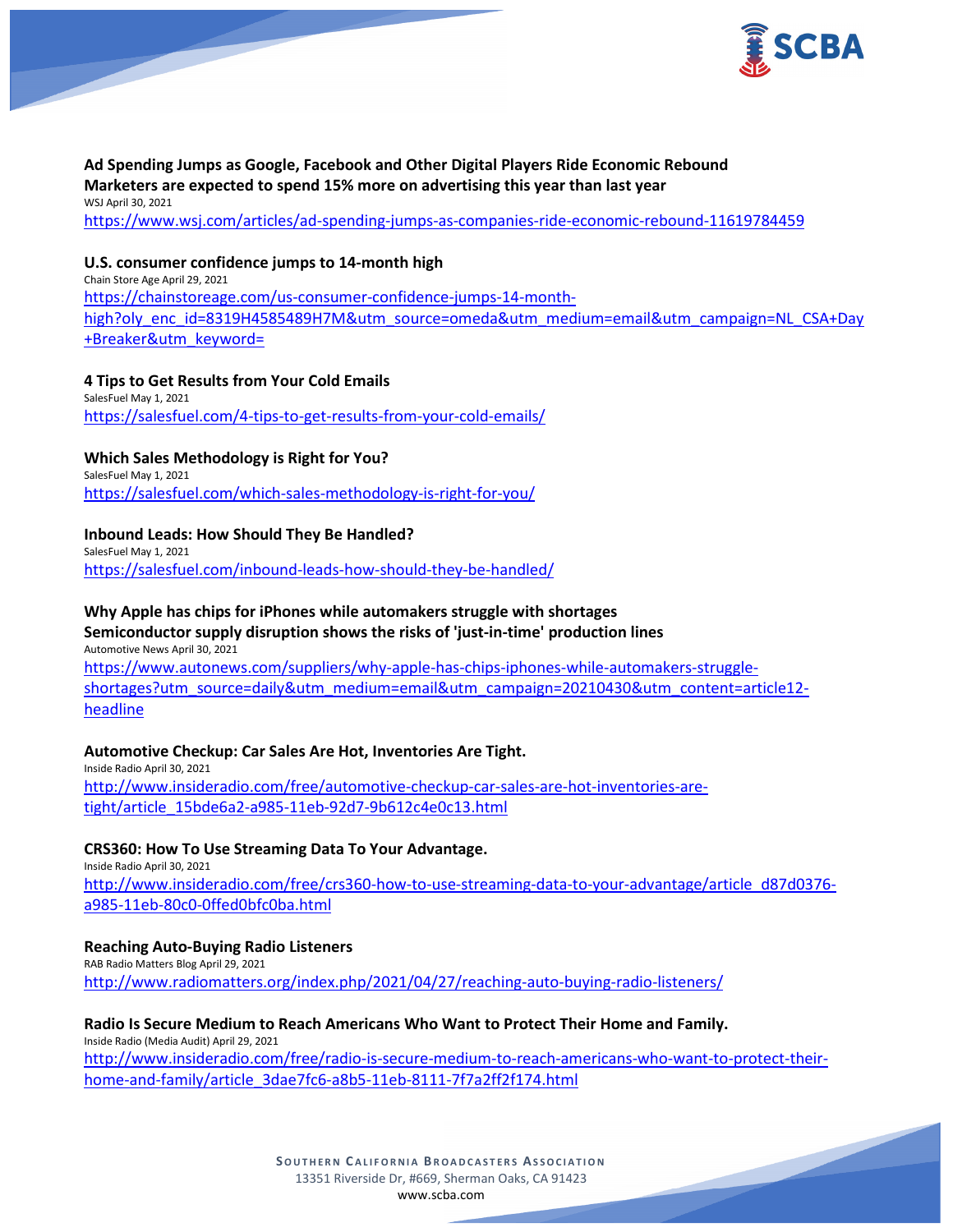

# **RESOURCES AND ARTICLES OF INTEREST TO MANAGERS FOR PLANNING AND FORECASTING:**

**Online Gambling Advertising – Manna From Heaven?** BIA Advisory Services May 5, 2021 <http://blog.biakelsey.com/index.php/2021/05/05/online-gambling-advertising-manna-from-heaven/>

### **Survey Finds Music Consumption Is Shifting From Function To Fun As Reopening Accelerates.**

Inside Radio (MRC Data) May 5, 2021 [http://www.insideradio.com/free/survey-finds-music-consumption-is-shifting-from-function-to-fun-as](http://www.insideradio.com/free/survey-finds-music-consumption-is-shifting-from-function-to-fun-as-reopening-accelerates/article_8d012fa0-ad6b-11eb-ba6b-53445cf055bf.html)[reopening-accelerates/article\\_8d012fa0-ad6b-11eb-ba6b-53445cf055bf.html](http://www.insideradio.com/free/survey-finds-music-consumption-is-shifting-from-function-to-fun-as-reopening-accelerates/article_8d012fa0-ad6b-11eb-ba6b-53445cf055bf.html)

### **Aug. 11 Is the Next National EAS Test**

**A dozen PEP stations had technical issues in the 2019 test** RadioWorld May 4, 2021 <https://www.radioworld.com/news-and-business/business-and-law/aug-11-is-the-next-national-eas-test>

**House Resolution Opposing Radio Royalty Introduced With Backing Of 77 Members.**

Inside Radio May 4, 2021 [http://www.insideradio.com/free/house-resolution-opposing-radio-royalty-introduced-with-backing-of-77](http://www.insideradio.com/free/house-resolution-opposing-radio-royalty-introduced-with-backing-of-77-members/article_e5511476-ad1c-11eb-b3f7-272543df8229.html) [members/article\\_e5511476-ad1c-11eb-b3f7-272543df8229.html](http://www.insideradio.com/free/house-resolution-opposing-radio-royalty-introduced-with-backing-of-77-members/article_e5511476-ad1c-11eb-b3f7-272543df8229.html)

## **Five Podcast Categories Had Double-Digit Growth In Downloads Last Week Says Podtrac.**

Inside Radio (Podtrac) May 4, 2021 [http://www.insideradio.com/podcastnewsdaily/five-podcast-categories-had-double-digit-growth-in-downloads](http://www.insideradio.com/podcastnewsdaily/five-podcast-categories-had-double-digit-growth-in-downloads-last-week-says-podtrac/article_122306f8-acfa-11eb-8a5f-0f7791422429.html)[last-week-says-podtrac/article\\_122306f8-acfa-11eb-8a5f-0f7791422429.html](http://www.insideradio.com/podcastnewsdaily/five-podcast-categories-had-double-digit-growth-in-downloads-last-week-says-podtrac/article_122306f8-acfa-11eb-8a5f-0f7791422429.html)

## **Mobile Advertisers: Context Is King, Again**

MediaPost May 4, 2021 [https://www.mediapost.com/publications/article/362949/mobile-advertisers-context-is-king](https://www.mediapost.com/publications/article/362949/mobile-advertisers-context-is-king-again.html?utm_source=newsletter&utm_medium=email&utm_content=headline&utm_campaign=122252&hashid=XOWE7PwdT4-lekA7MLbhQg)[again.html?utm\\_source=newsletter&utm\\_medium=email&utm\\_content=headline&utm\\_campaign=122252&ha](https://www.mediapost.com/publications/article/362949/mobile-advertisers-context-is-king-again.html?utm_source=newsletter&utm_medium=email&utm_content=headline&utm_campaign=122252&hashid=XOWE7PwdT4-lekA7MLbhQg) [shid=XOWE7PwdT4-lekA7MLbhQg](https://www.mediapost.com/publications/article/362949/mobile-advertisers-context-is-king-again.html?utm_source=newsletter&utm_medium=email&utm_content=headline&utm_campaign=122252&hashid=XOWE7PwdT4-lekA7MLbhQg)

### **Podcasting's Three Inconvenient Truths**

Jacob's Media Strategies (Fred Jacobs) May 4, 2021 <https://jacobsmedia.com/podcastings-three-inconvenient-truths/>

## **Trip Giveaways Are Back – Are Listeners (and Stations) Ready?**

Inside Radio May 3, 2021 [http://www.insideradio.com/free/trip-giveaways-are-back-are-listeners-and-stations-ready/article\\_b086768c](http://www.insideradio.com/free/trip-giveaways-are-back-are-listeners-and-stations-ready/article_b086768c-abdc-11eb-8616-fb44266a8d17.html)[abdc-11eb-8616-fb44266a8d17.html](http://www.insideradio.com/free/trip-giveaways-are-back-are-listeners-and-stations-ready/article_b086768c-abdc-11eb-8616-fb44266a8d17.html)

### **Broadcasters Conspiring in Their Own Demise**

**To survive, radio must fix its management of metadata in dashboards** RadioWorld May 3, 2021

[https://www.radioworld.com/columns-and-views/guest-commentaries/broadcasters-conspiring-in-their-own](https://www.radioworld.com/columns-and-views/guest-commentaries/broadcasters-conspiring-in-their-own-demise?utm_source=SmartBrief&utm_medium=email&utm_campaign=0028F35E-226C-4B60-AC88-AB2831C8A639&utm_content=95DB70D6-2233-4F0D-BED3-CC1413B1B586)[demise?utm\\_source=SmartBrief&utm\\_medium=email&utm\\_campaign=0028F35E-226C-4B60-AC88-](https://www.radioworld.com/columns-and-views/guest-commentaries/broadcasters-conspiring-in-their-own-demise?utm_source=SmartBrief&utm_medium=email&utm_campaign=0028F35E-226C-4B60-AC88-AB2831C8A639&utm_content=95DB70D6-2233-4F0D-BED3-CC1413B1B586) [AB2831C8A639&utm\\_content=95DB70D6-2233-4F0D-BED3-CC1413B1B586](https://www.radioworld.com/columns-and-views/guest-commentaries/broadcasters-conspiring-in-their-own-demise?utm_source=SmartBrief&utm_medium=email&utm_campaign=0028F35E-226C-4B60-AC88-AB2831C8A639&utm_content=95DB70D6-2233-4F0D-BED3-CC1413B1B586)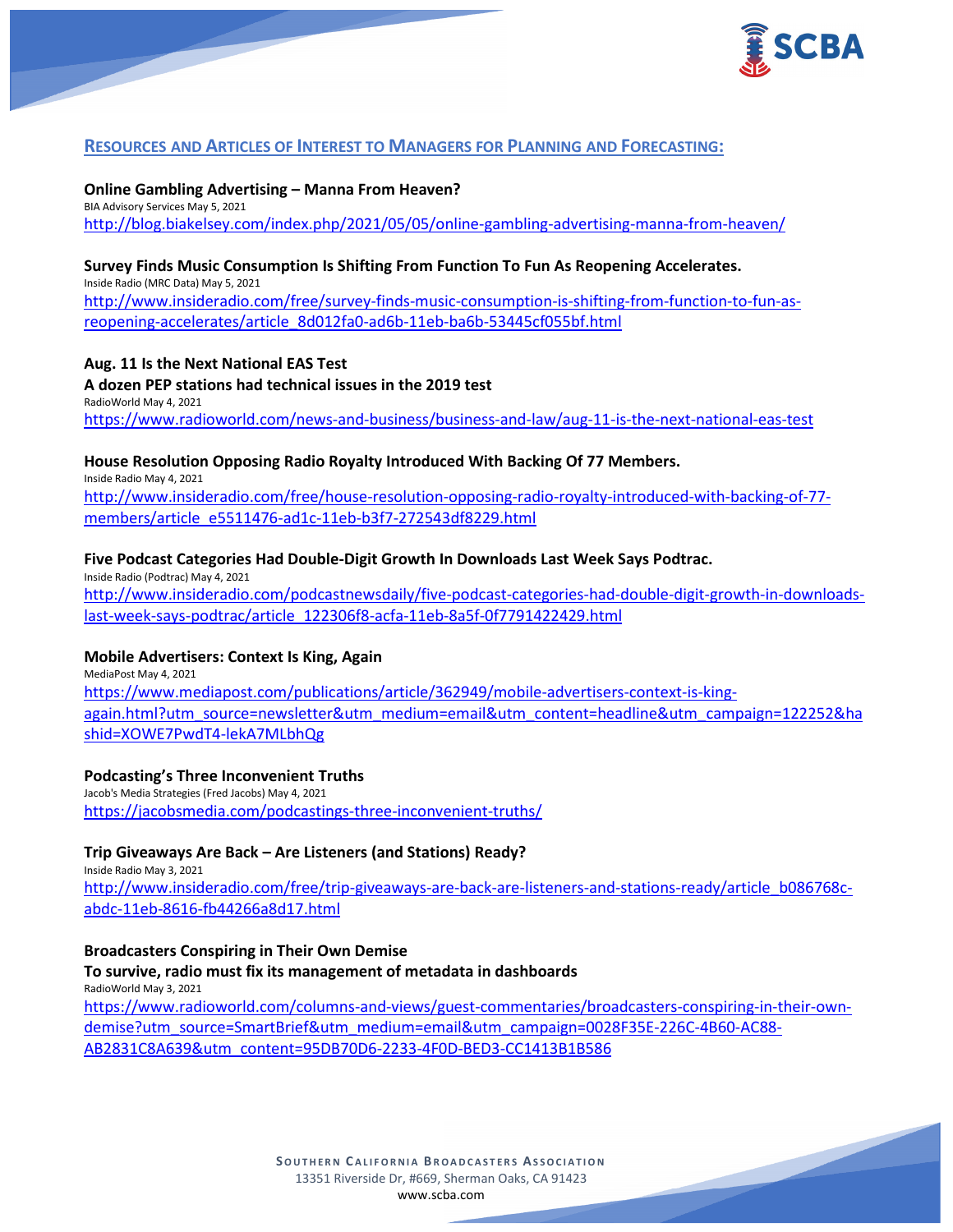

### **It's Not Just Brand Ads That Are Growing In 2021. So Are Branded Podcasts.**

Inside Radio May 3, 2021 [http://www.insideradio.com/podcastnewsdaily/it-s-not-just-brand-ads-that-are-growing-in-2021-so-are](http://www.insideradio.com/podcastnewsdaily/it-s-not-just-brand-ads-that-are-growing-in-2021-so-are-branded-podcasts/article_7e6a5e5c-ac31-11eb-9917-4b3f53cadf93.html)[branded-podcasts/article\\_7e6a5e5c-ac31-11eb-9917-4b3f53cadf93.html](http://www.insideradio.com/podcastnewsdaily/it-s-not-just-brand-ads-that-are-growing-in-2021-so-are-branded-podcasts/article_7e6a5e5c-ac31-11eb-9917-4b3f53cadf93.html)

#### **Comscore And The Challenges Of Audience Measurement** Forbes May 3, 2021

[https://www.forbes.com/sites/bradadgate/2021/05/03/comscore-and-the-challenges-of-audience](https://www.forbes.com/sites/bradadgate/2021/05/03/comscore-and-the-challenges-of-audience-measurement/?sh=5944a9534ce9)[measurement/?sh=5944a9534ce9](https://www.forbes.com/sites/bradadgate/2021/05/03/comscore-and-the-challenges-of-audience-measurement/?sh=5944a9534ce9)

## **Radio's Royalty Fight Restarts In Congress, Again Led By Resolutions Opposing The Fee.**

Inside Radio May 3, 2021 [http://www.insideradio.com/free/radio-s-royalty-fight-restarts-in-congress-again-led-by-resolutions-opposing](http://www.insideradio.com/free/radio-s-royalty-fight-restarts-in-congress-again-led-by-resolutions-opposing-the-fee/article_978807e0-abdc-11eb-9f57-dfe383028e60.html)[the-fee/article\\_978807e0-abdc-11eb-9f57-dfe383028e60.html](http://www.insideradio.com/free/radio-s-royalty-fight-restarts-in-congress-again-led-by-resolutions-opposing-the-fee/article_978807e0-abdc-11eb-9f57-dfe383028e60.html)

## **New Rules Allowing AMs To Go Digital-Only Take Effect.**

Inside Radio May 3, 2021 [http://www.insideradio.com/free/new-rules-allowing-ams-to-go-digital-only-take-effect/article\\_40a93976](http://www.insideradio.com/free/new-rules-allowing-ams-to-go-digital-only-take-effect/article_40a93976-abdc-11eb-9997-972621428bd5.html) [abdc-11eb-9997-972621428bd5.html](http://www.insideradio.com/free/new-rules-allowing-ams-to-go-digital-only-take-effect/article_40a93976-abdc-11eb-9997-972621428bd5.html)

### **Apple and Facebook face off in an epic user privacy showdown**

FORTUNE May 2, 2021 [https://fortune.com/2021/05/02/apple-facebook-ios-ipados-14-5-ad-targeting-user-privacy-opt-out-tracking](https://fortune.com/2021/05/02/apple-facebook-ios-ipados-14-5-ad-targeting-user-privacy-opt-out-tracking-apps-small-business-advertising/)[apps-small-business-advertising/](https://fortune.com/2021/05/02/apple-facebook-ios-ipados-14-5-ad-targeting-user-privacy-opt-out-tracking-apps-small-business-advertising/)

### **TV and OOH ad spending has peaked**

eMarketer April 28, 2021 <https://www.emarketer.com/content/tv-ooh-ad-spending-has-peaked?ecid=NL1009>

### **Tech Titans Poised to Reap Long-Term Benefits of Pandemic Shifts**

Bloomberg May 1, 2021 [https://www.bloomberg.com/news/articles/2021-05-01/tech-titans-poised-to-reap-long-term-benefits-of](https://www.bloomberg.com/news/articles/2021-05-01/tech-titans-poised-to-reap-long-term-benefits-of-pandemic-shifts)[pandemic-shifts](https://www.bloomberg.com/news/articles/2021-05-01/tech-titans-poised-to-reap-long-term-benefits-of-pandemic-shifts)

## **How the pandemic led to a rental car crisis just as Americans are ready to bust loose Consumers are fuming as prices have spiked after firms shed hundreds of thousands of cars, with fleets depleted until 2022**

Washington Post May 1, 2021

<https://www.washingtonpost.com/business/2021/05/01/rental-car-shortage-economy/>

# **Nielsen Launches New Advertising Solution**

Podcast Business Journal April 30, 2021 [https://podcastbusinessjournal.com/nielson-launches-new-advertising](https://podcastbusinessjournal.com/nielson-launches-new-advertising-solution/?vgo_ee=g4MdIIvetgiR1mkR7kijJ4BI1h38V58Ke8bVrp%2FmcsM%3D)[solution/?vgo\\_ee=g4MdIIvetgiR1mkR7kijJ4BI1h38V58Ke8bVrp%2FmcsM%3D](https://podcastbusinessjournal.com/nielson-launches-new-advertising-solution/?vgo_ee=g4MdIIvetgiR1mkR7kijJ4BI1h38V58Ke8bVrp%2FmcsM%3D)